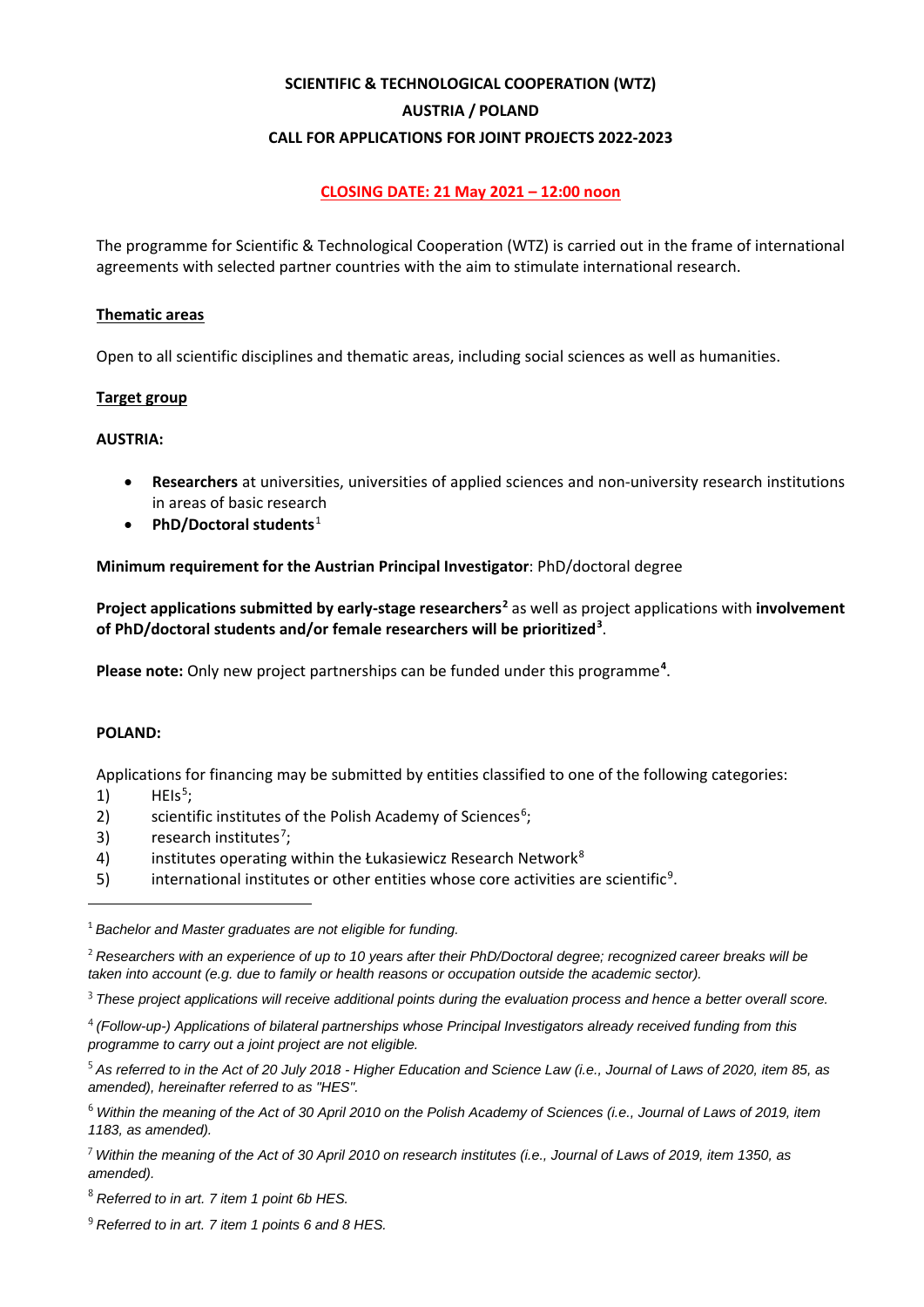# **Minimum requirement for the Polish Principal Investigator**: PhD/doctoral degree

**Project applications submitted by early-stage researchers[10](#page-1-0)** as well as project applications with **involvement of PhD/doctoral students will be prioritized[11](#page-1-1)**.

## **Funding**

Funding will be provided for the **mobility of researchers to carry out bilateral research projects**. **In Austria** up to EUR 2,000.- per project of the granted funding may be applied for **project-related material costs**.

#### **Project duration: January 2022 until December 2023**

**Funding mode:** The sending side covers the travel expenses whereas the accommodation expenses will be financed by the hosting side (and vice versa).

# **Please note: Research stays in both countries are obligatory.**

Funding will be provided for activities within the scope of these guidelines only.

# **AUSTRIA:**

**Funding amount:** *max.* **EUR 9,000.-** per project

#### **Eligible costs:**

- o *Travel expenses:* Travel costs (economy class) will be reimbursed based on submitted invoices.[12](#page-1-2)
- o *Accommodation expenses:*
	- Researchers: **EUR 100.- per working day for up to 14 days** OR  **EUR 1,400.- per month** for long-term stays **between 14 days and 3 months** maximum
	- PhD/Doctoral students**: EUR 100.- per working day for up to 12 days** OR  **EUR 1,250.- per month** for long-term stays **between 12 days and 3 months** maximum.
- o *Project related material costs:* **max. EUR 2000.-** as part of the granted maximum budget based on submitted invoices [13](#page-1-3)

#### **POLAND:**

**Funding amount: max. PLN 25,000.-** per project

o *Travel expenses*[14](#page-1-4): Travel costs will be reimbursed based on actual costs.

<span id="page-1-0"></span><sup>10</sup> *Researchers with an experience of up to 7 years after their PhD/Doctoral degree; recognized career breaks will be taken into account (e.g. due to family or health reasons).*

<span id="page-1-1"></span><sup>11</sup> *These project applications will receive additional points during the evaluation process.*

<span id="page-1-2"></span><sup>12</sup> *For trips up to seven hours bus and train shall be used. Travelling by private car will be reimbursement with the value of an economy class train ticket (proof of ticket price required).*

<span id="page-1-3"></span><sup>13</sup> *Only project-specific material costs will be reimbursed, that are essential to carry out the research project and that go beyond the resources made available from the research institution's infrastructure. Infrastructure or basic equipment of research institutions cannot be funded.*

<span id="page-1-4"></span><sup>&</sup>lt;sup>14</sup> Travel expenses cover in particular costs of travelling from the place of residence to the place of destination, costs of *visas, health insurance costs, costs of third-party liability insurance and costs of accident insurance.*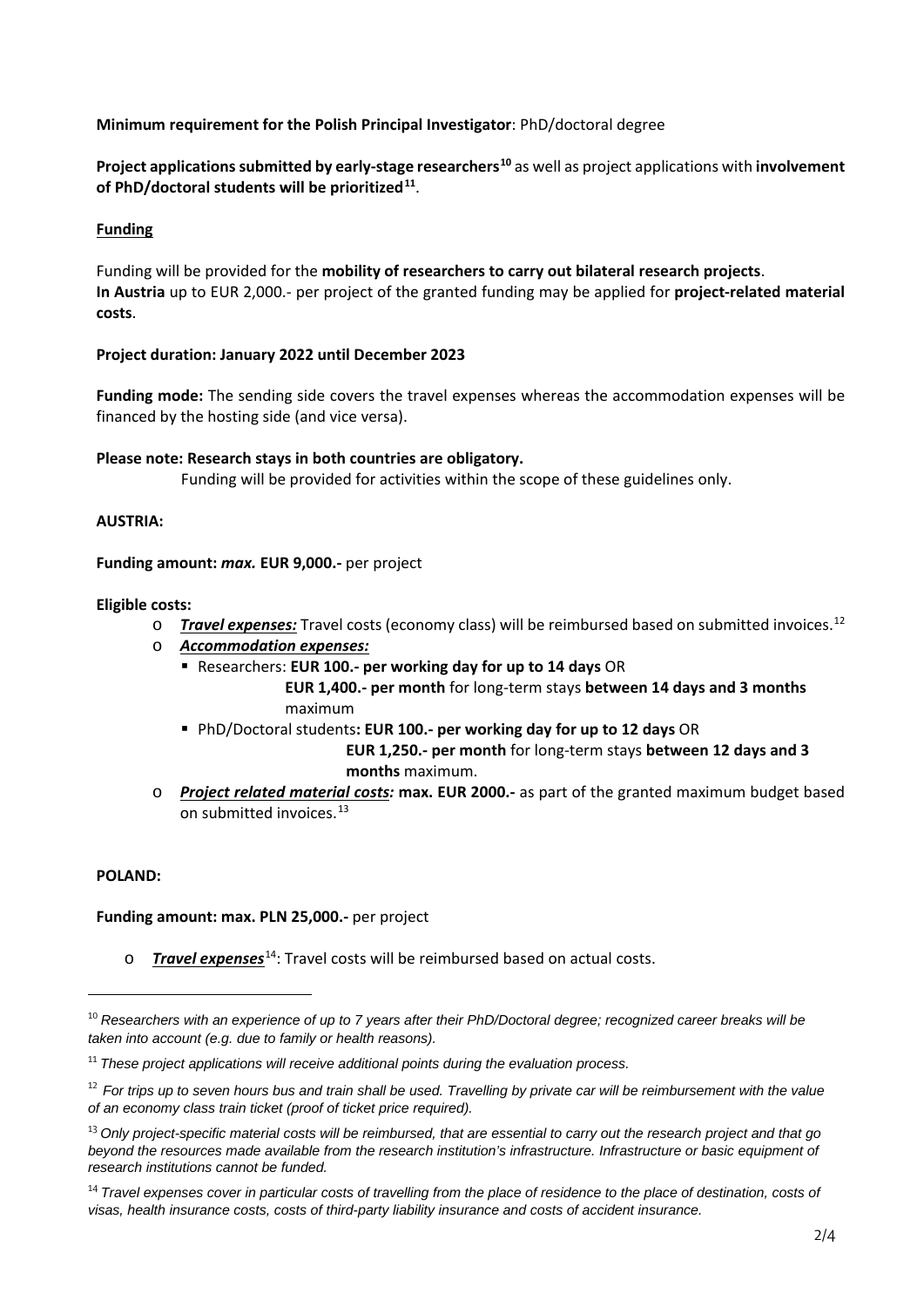- o *Costs of stay of a scientist from Austria in Poland* a lump sum for the cost of stay in Poland shall be:
- when a stay lasts for up to 12 days  $-$  PLN 350 a day;
- in the case of longer stays PLN 4,200 a month, provided that the stay lasts more than 12 and no more than 30 days.

Costs of conducting research and any other costs incurred under the Project shall be ineligible. The requested Project budget can be reduced as a result of Project evaluation.

# **Application process and content**

It is up to the applicants to find suitable partners in the respective country. **Applications must be submitted both in Austria to OeAD and in Poland to the Polish National Agency for** 

**Academic Exchange.** Only applications submitted in time in both countries are eligible for funding.

**AUSTRIA***:* Electronic application only [*[web-link](https://asp.sop.co.at/oead/antrag?call=PL2022)*].

**Content:** (in PDF format)

- o Brief academic CV of each **Austrian** project member
- o List of relevant publications of the last 2 years on the **Austrian** side
- o Project description including methodology (about 3 to 5 A4 pages)
- o Brief description of the partner institutions
- o Brief description of the project tasks of **ALL** project members (Austrian and Polish)
- o Further cooperation perspective

**POLAND:** Electronic application only [*<https://programs.nawa.gov.pl/login>*].

**Content:** on-line form available through the NAWA ICT system

- o Brief academic CV of each **Polish** project member
- o List of relevant publications of the last 5 years on the **Polish** side
- o Project description including methodology
- o Brief description of the partner institution
- o Brief description of the project tasks of the project members
- o Further cooperation perspective

# **Evaluation criteria:**

- **Scientific quality** of the proposed research project incl.
	- o Feasibility of the joint research plan
	- o Adequacy of the scientific method
	- o Qualification of the scientists/research teams involved **(max. 25 points)**
- Perspective for **further joint cooperation activities (max. 15 points)**
- Project applications will receive up to 10 points additionally,
	- o Either if **submitted by early-stage researchers**<sup>2</sup> (+10 points)
	- o Or if **involving doctoral students/early-stage researchers**<sup>2</sup> (+5 points) and/or **female researchers** (+5 points) **(max. 10 points)**